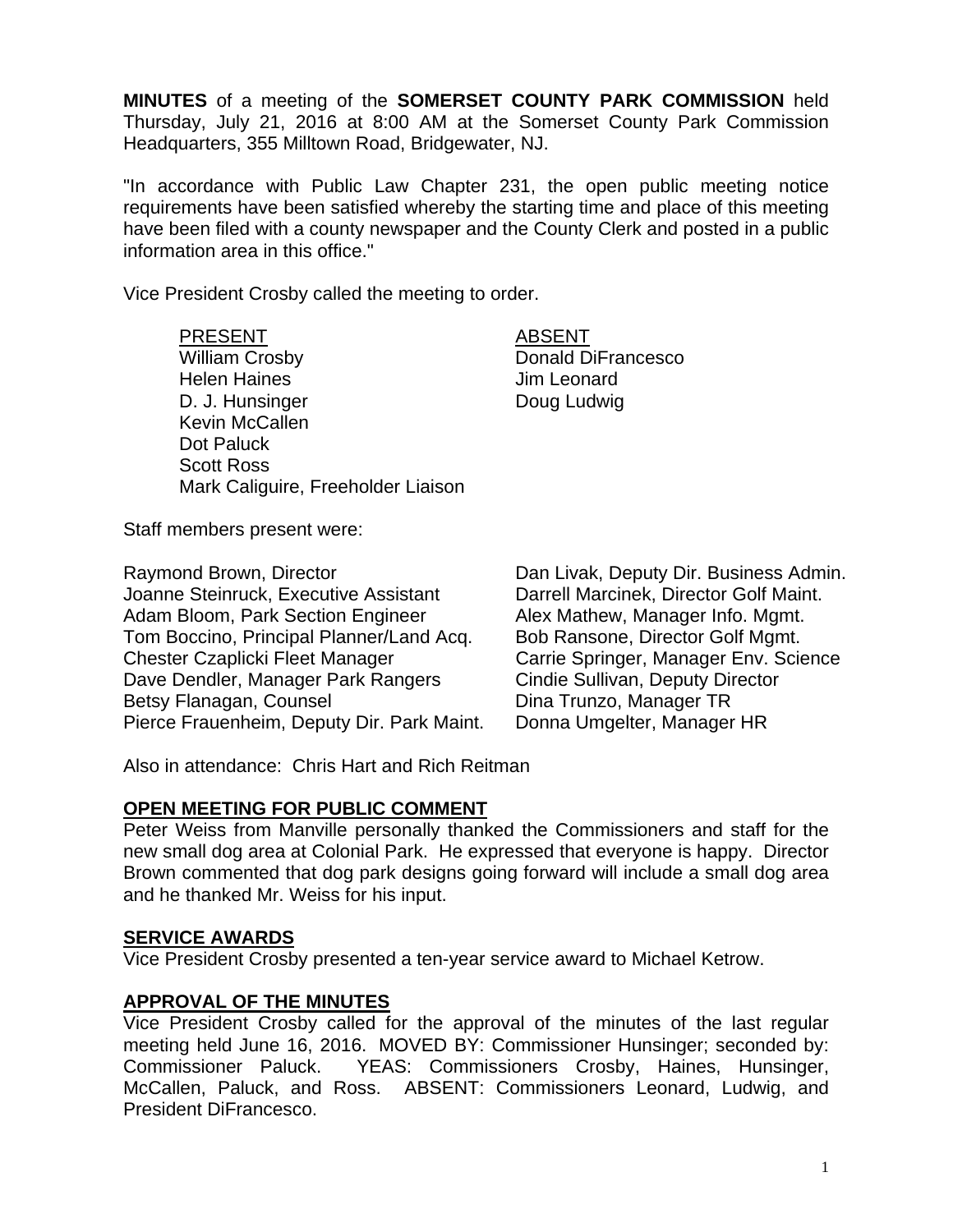# **APPROVAL OF BILLS FOR PAYMENT**

# **Resolution R16-050 – Payment of Claims**

Resolution authorizing payment of bills for \$742,264.86 comprising of check numbers 6148-6189, 6310-6334, 6082-6147, 6190-6236, 6238-6305, 6335-6395, and 6396- 6440. MOVED BY: Commissioner Hunsinger; seconded by: Commissioner McCallen. YEAS: Commissioners Crosby, Haines, Hunsinger, McCallen, Paluck, and Ross. ABSENT: Commissioners Leonard, Ludwig, and President DiFrancesco.

# **DIRECTOR'S REPORT**

Director Brown submitted a report for the month of June 2016.

# **AUDIT COMMITTEE**

Vice President Crosby reported that the Audit Committee has reviewed the report and there were no recommendations from the auditors.

# **Resolution R16-051 – Accepting the Audit Report**

Resolution recommends accepting Suplee, Clooney & Company auditor's letter dated July 13, 2016 and the audit report for the year ended December 31, 2015. MOVED BY: Commissioner Haines; seconded by: Commissioner Ross. YEAS: Commissioners Crosby, Haines, Hunsinger, McCallen, Paluck, and Ross. ABSENT: Commissioners Leonard, Ludwig, and President DiFrancesco.

# **COMMISSIONER CORRESPONDENCE**

- 1. Letter from U.S. General Services Administration regarding a draft environmental assessment to analyze the potential environmental impacts of a proposed remedial action at the former Belle Mead Army Depot off Mountain View Road, Pleasant View Road, and Amwell Road in Hillsborough.
- 2. Letter from New Jersey Water Supply Authority regarding an application received from The Renaissance at Monroe Condominium Association for uninterruptible water supply from the Raritan Basin System.
- 3. Basilone Memorial Foundation thank you for the assistance they received from Duke Island staff members during the Manila Madness Sniper Race.
- 4. Letter from SESAC regarding a potential Music Performance License.
- 5. Agreement for Participation in Preservation of Stavola Property.

# **CONSENT AGENDA**

# **RESOLUTIONS**

The following resolutions were MOVED BY: Commissioner Paluck; seconded by: Commissioner Hunsinger. YEAS: Commissioners Crosby, Haines, Hunsinger, McCallen, Paluck, and Ross. ABSENT: Commissioners Leonard, Ludwig, and President DiFrancesco.

#### **Resolution R16-052 – Adopting Cash Advance for Therapeutic Recreation Travel Program**

Resolution authorizes \$500 in advance for a trip, made payable to Leora Shahay, Senior Program Coordinator for the September 22-25, 2016 trip to New England.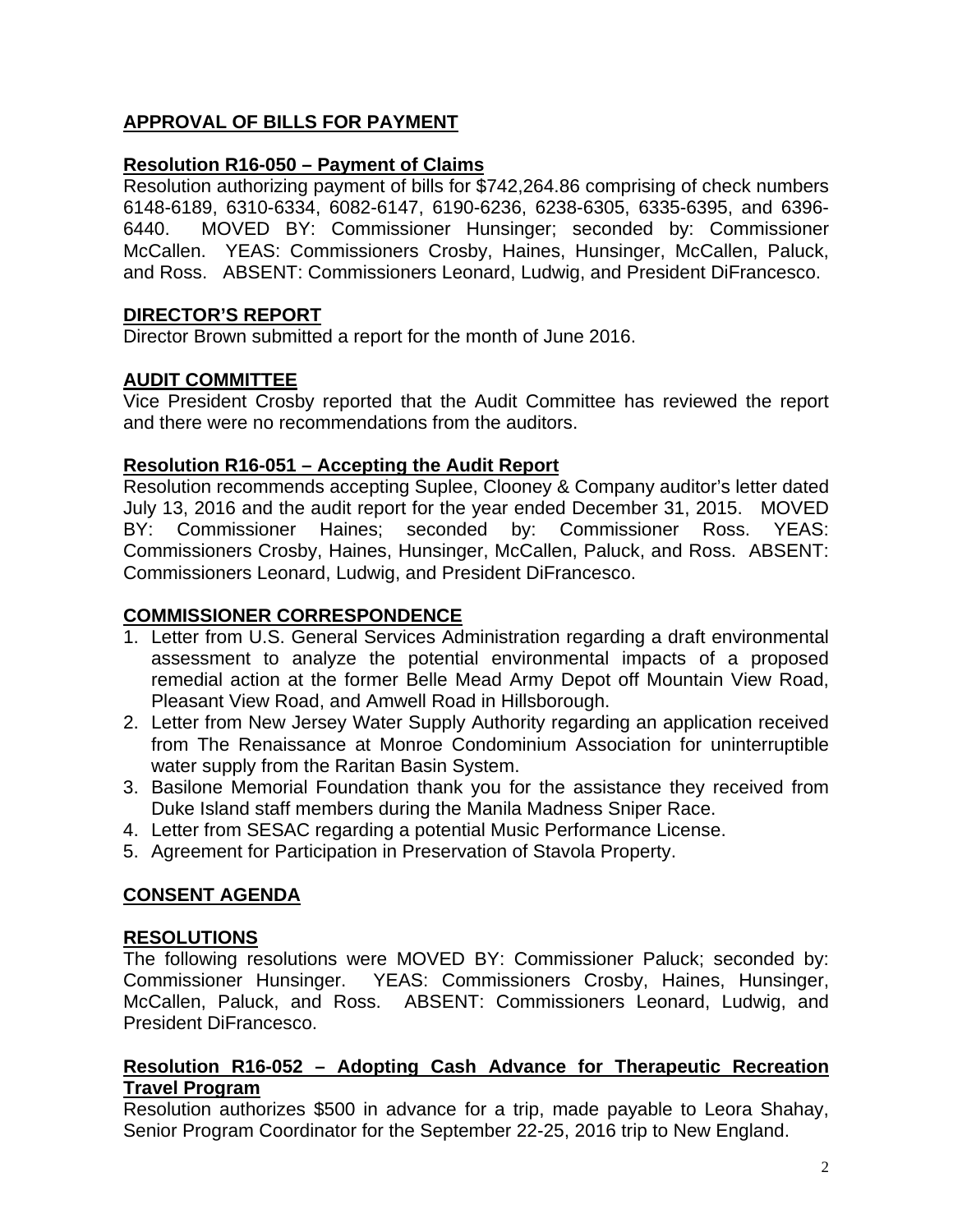# **Resolution R16-053 – Revising the Fee Schedule for New Golf Fees**

Resolution adds a super twilight fee after 5:00 p.m. and a weekend and holiday's early bird fee for 6:00 a.m. to 7:30 a.m.

#### **Resolution R16-054 – Authorizing New Jersey State Contract for Cisco SMARTnet Premium Extended Service Agreement for all Routers and Switches**

Resolution awards a contract to ePlus Technology, Inc. The cost is not to exceed \$16,000.

# **Resolution R16-055 – Accepting the County Award of First Year of a Two-Year Contract for Uniforms**

Resolution awards a contract to Bob's Uniform Shop, Inc., DOT Designing, Flemington Department Store, The Glove and Safety People, Metuchen Center, Specialty Graphics, LLC, Universal Uniforms, Atlantic Tactical, Inc., The Olympic Glove and Safety Co. Inc., and Some's Uniforms, Inc. for uniforms. The cost is not to exceed \$49,950.

# **Resolution R16-056 – Award of Contract for Four (4) Case Systems Solar Wireless Emergency Phones**

Resolution awards a contract to Case Systems, Inc. The cost is not to exceed \$19,500.

# **Resolution R16-057 – Amending Resolution R16-027 for Elevator Maintenance Services**

Resolution amends Resolution R16-027 to include the increase in price. The new monthly total is \$159.80 for a total of \$1,917.60 per year for North Branch Headquarters, Neshanic Valley Golf Course Clubhouse, and the Environmental Education Center.

# **Resolution R16-058 – Award of Second Year Contract for Refuse Disposal**

Resolution awards a contract to Premier Disposal, Dave's Suburban Disposal Service, Kohler Waste Services, and Republic Services of NJ.

#### **Resolution R16-059 – Authorizing the Addition of Capital Budget Funds to be Utilized for Well Maintenance**

Resolution authorizes Capital Budget to be used for Repairs for Well Maintenance and Repair for all Parks in the amount of \$21,000.

#### **Resolution R16-060 – Authorizing the Use of 2016 Operating Account to Pay for Tree Pruning and Removal Services**

Resolution authorizes an additional \$42,000.

# **Resolution R16-061 – Authorizing the Use of Operating and Capital Accounts to Pay for HVAC**

Resolution authorizes an additional \$22,000 from the Operating Budget and \$12,000 from the Capital Budget.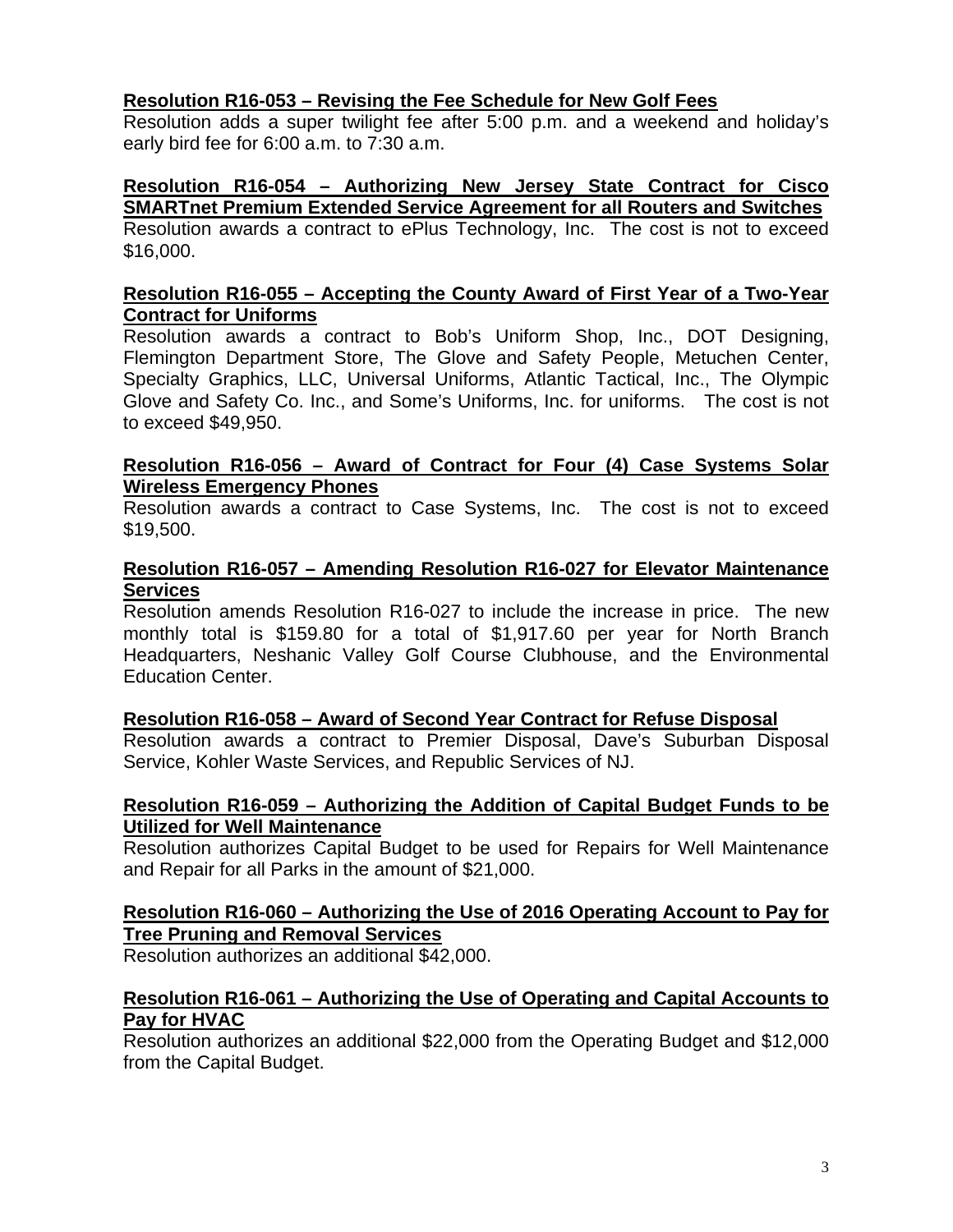# **COMMITTEE REPORTS**

# **FINANCE/BUSINESS ADMINISTRATION**

Vice President Crosby submitted a report for the month of June 2016.

Vice President Crosby thanked Ray Brown, Cindie Sullivan, Pierce Frauenheim, Nick Trasente, Mike Amorosa, and Freeholder Caliguire for their assistance with the Capital Budget. The budget will assist with equipment for Mountain View Park. Director Brown thanked Freeholder Caliguire for the recommended budget for Mountain View Park. The Park will open in the spring thanks to the funding received. Freeholder Caliguire commented that the Freeholders will provide what is necessary to help. Commissioner Haines asked about a Stable project. Cindie reported that it was a project originally slated for 2017 but with the additional funding being allocated for 2016, it can be built now. Cindie will distribute the documentation to all the Commissioners.

Dan Livak commented that he hopes the County will reconsider the Voice Over project.

#### **HUMAN RESOURCES**

A report was submitted for the month of June 2016.

#### **LEISURE SERVICES**

A report was submitted for the month of June 2016.

Dina Trunzo, Manager Therapeutic Recreation reported that the older group of campers has been traveling two to three times a week within the state and surrounding region. The Annual Camp Fishing Derby was held with lots of fish caught. Dina thanked the Somerset County Chiefs of Police and the Park Rangers for their assistance. Today the Somerset Patriots will be visiting camp beginning at 10:30 and will work on baseball drills and play a game of whiffle ball against the Patriots as well as challenge them at a game of four square.

Carrie Springer, Manager Environmental Science reported that Coyote Kids, AWESIM Kids, Eco Explorers, and Xtreme Adventure camps are on-going for ages four to sixteen. Programs are half way through the summer and highlights include swimming at Cheesequake State Park, stand up paddle boarding at Spruce Run Reservoir, and kayaking on the Passaic River.

Cindie Sullivan, Deputy Director reported that Carrie has a video of the programs and will share it with the Commissioners. Cindie commented that she and Carrie spent time with a professor from Guinea, Africa who is at Rutgers University through the Mandela Scholarship Leadership program. He is from a poor country and realizes he does not have the resources the Park Commission does for programs. He is working on keeping kids in school instead of working in the diamond and gold mines. He is teaching them to understand and appreciate the environment. Guinea has a water pollution problem that causes diseases such as the Ebola Virus. Carrie suggested a Naturalist provide a program through Skype. Cindie commented that this is an example of building relationships.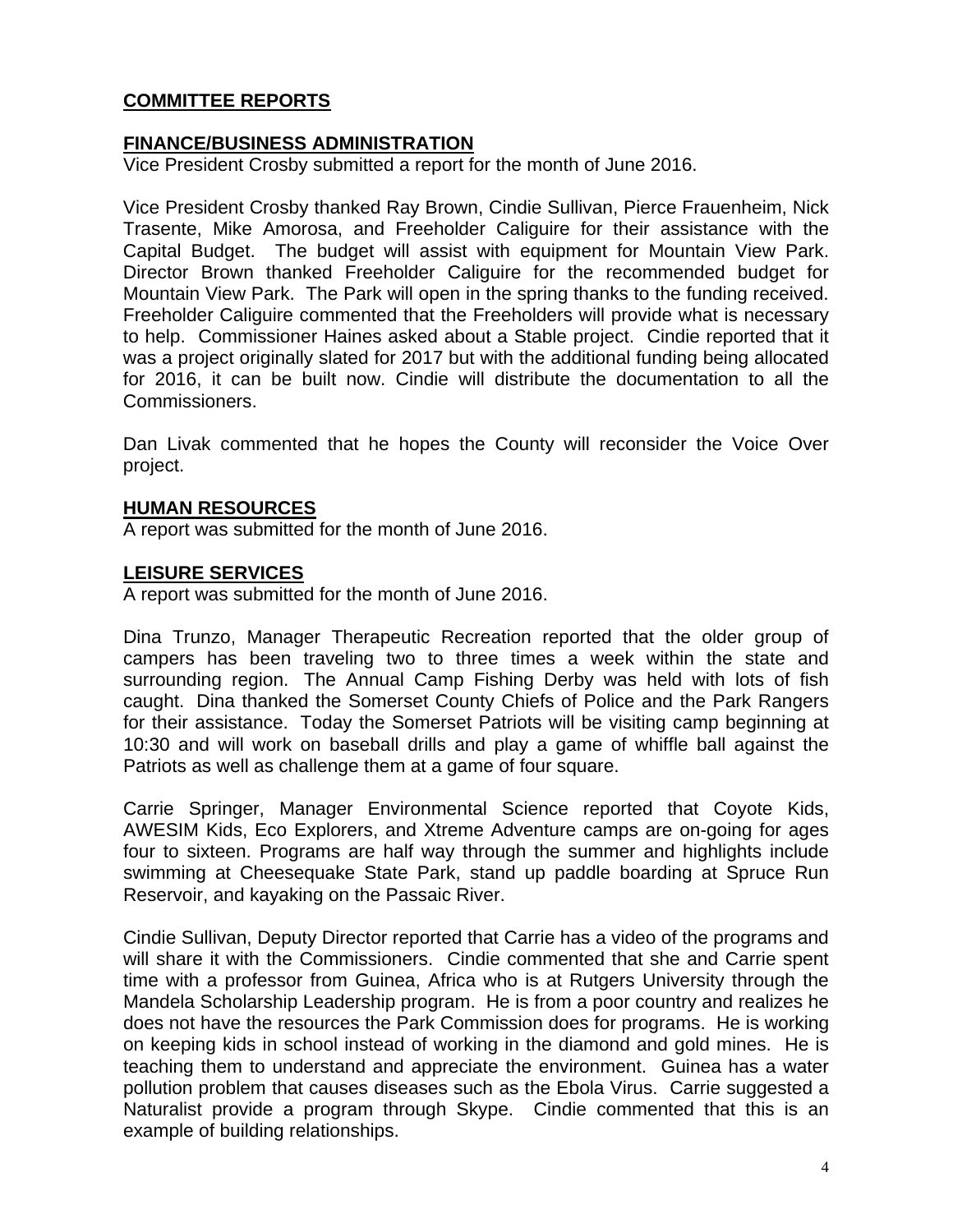Vice-President Crosby commented that anyone interested in assisting with the rebuilding of the Boondocks Boardwalk is more than welcome to help.

### **GOLF MANAGEMENT**

Commissioner Paluck, Chair of the Committee, submitted a report for the month of June 2016.

Bob Ransone, Deputy Director Golf Management reported that the golf courses are open and Junior Golf continues. Golf revenue is more than last year's revenue. Commissioner Hunsinger confirmed that the Women's Golf Championship will be held on July 29.

#### **INFORMATION MANAGEMENT**

Commissioner McCallen, Chair of the Committee, submitted a report for the month of June 2016.

#### **VISITOR SERVICES**

Commissioner Crosby, Chair of the Committee, submitted a report for the month of June 2016.

Dave Dendler, Manager, Park Rangers reported that Park Rangers are preparing for the 4H Fair which will be held August 10 to 12.

#### **PROPERTY MANAGEMENT**

Commissioner Crosby, Chair of the Committee, submitted a report for the month of June 2016.

# **PLANNING AND LAND ACQUISITION**

Commissioner Haines, Chair of the Committee, submitted a report for the month of June 2016.

# **CAPITAL FACILIITES – CONSTRUCTION and ENGINEERING**

A report was submitted for the month of June 2016.

Vice-President Crosby commented that there was a great effort by the Freeholders on the Capital Budget.

# **PARK MAINTENANCE & HORTICULTURE**

A report was submitted for the month of June 2016.

Pierce Frauenheim, Deputy Director reported that staff did a great job during the July  $4<sup>th</sup>$  event. The Garden Party was held at Colonial Park and the Milkweed Program response has been great. Pierce thanked the Park Foundation for supporting that program and hopes that it will continue. Staff is preparing for the 4H Fair. The dog park has been installed and Pierce thanked Golf Maintenance, Park Maintenance, and Park Rangers for building it in-house. Staff will work with the patrons once the dog park is open. Pierce commented that at a webinar he attended had done a study comparing two citizen surveys from 1992 to 2015 and the survey of 1,150 participants showed that people want parks in their community and are willing to have